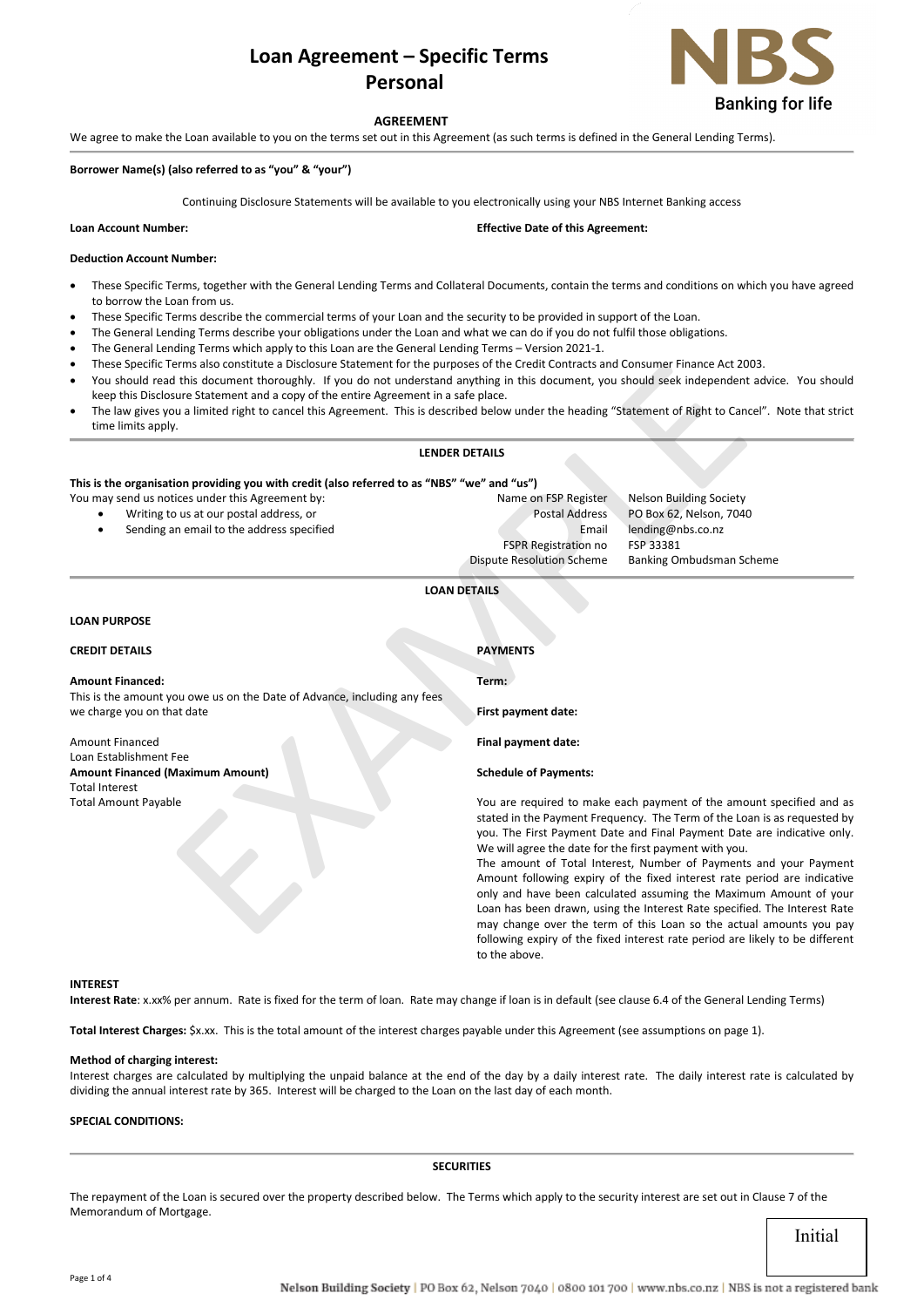# **ACKNOWLEDGMENT**

By signing this document you, as a Borrower(s) or a Guarantor(s):

Executed as a Deed by the parties named below

- 1. agree to be bound by this Agreement which is made up of these Specific Terms and the General Lending Terms.
- 2. consent to receiving disclosure of information about this Loan and other communications (including in relation to your membership) from us electronically; and we consent to receiving electronic messages from you.
- 3. acknowledge your obligations under this Agreement have been explained to you, and you understand those obligations.
- 4. acknowledge a copy of this Agreement was given to you before you signed below.
- 5. agree no representation, warranty or undertaking has been made by or on behalf of us in relation to the Loan that is not expressly set out in this Agreement and, you have not received or relied upon any advice given by or on behalf of us, when accepting this Loan.
- 6. acknowledge if the Loan is acquired for business purposes, the provisions of the Consumer Guarantees Act 1993 do not apply and you confirm that disclosure has been made to us if any Secured Property or part of the Secured Property used as Collateral for the Loan forms part of any Goods and Services Tax activity.
- 7. agree if the Borrower, Guarantor or Obligor is a Trust then we acknowledge that, for the purposes of Clause 10 of the General Lending Terms of the Loan, Clause 16 of the Guarantee and Indemnity and Clause 18 of Memorandum number 2007/4231, are independent trustees of the Trust

| <b>Signed Acceptance</b>                                                                                                                                                                                                                                                                                                                                                                |                                                                                                                                                                                                                                                                                                                                                                                                                                                                                                                                                                                                                                                                                                                                                                                                                                                                                                                                                                                                                                                                                                                |
|-----------------------------------------------------------------------------------------------------------------------------------------------------------------------------------------------------------------------------------------------------------------------------------------------------------------------------------------------------------------------------------------|----------------------------------------------------------------------------------------------------------------------------------------------------------------------------------------------------------------------------------------------------------------------------------------------------------------------------------------------------------------------------------------------------------------------------------------------------------------------------------------------------------------------------------------------------------------------------------------------------------------------------------------------------------------------------------------------------------------------------------------------------------------------------------------------------------------------------------------------------------------------------------------------------------------------------------------------------------------------------------------------------------------------------------------------------------------------------------------------------------------|
| <b>Signed by Borrower</b>                                                                                                                                                                                                                                                                                                                                                               | <b>Signed by Borrower</b>                                                                                                                                                                                                                                                                                                                                                                                                                                                                                                                                                                                                                                                                                                                                                                                                                                                                                                                                                                                                                                                                                      |
|                                                                                                                                                                                                                                                                                                                                                                                         |                                                                                                                                                                                                                                                                                                                                                                                                                                                                                                                                                                                                                                                                                                                                                                                                                                                                                                                                                                                                                                                                                                                |
| Name:                                                                                                                                                                                                                                                                                                                                                                                   | Name:                                                                                                                                                                                                                                                                                                                                                                                                                                                                                                                                                                                                                                                                                                                                                                                                                                                                                                                                                                                                                                                                                                          |
| Date:                                                                                                                                                                                                                                                                                                                                                                                   | Date:                                                                                                                                                                                                                                                                                                                                                                                                                                                                                                                                                                                                                                                                                                                                                                                                                                                                                                                                                                                                                                                                                                          |
|                                                                                                                                                                                                                                                                                                                                                                                         | <b>GENERAL INFORMATION</b>                                                                                                                                                                                                                                                                                                                                                                                                                                                                                                                                                                                                                                                                                                                                                                                                                                                                                                                                                                                                                                                                                     |
| <b>FEES AND CHARGES</b><br>out in this section, the Loan Details section and in the attached Fee Schedule.<br>The fees in the Loan Details section will be deducted from the Amount Financed on the Date of Advance.<br>The fees in the Fee Schedule may apply during the term of the Loan.<br>early repayment are disclosed below under the heading "Early Repayment Recovery Amount". | Information on the amounts of fees and charges payable under this Agreement and how and when those fees and charges may become payable are se<br>We may alter the amount of these fees and charges at any time (see Clause 5.3 of the General Lending Terms.) Administration costs and fees payable or                                                                                                                                                                                                                                                                                                                                                                                                                                                                                                                                                                                                                                                                                                                                                                                                         |
| WHAT COULD HAPPEN IF YOU FAIL TO MEET YOUR COMMITMENTS<br><b>Security interest</b><br>that no disabling devices will be fitted to any secured property.                                                                                                                                                                                                                                 | We have a security interest in the property and the land described under the heading SECURITIES to secure performance of your obligations under this<br>Agreement and the payment of money payable under this Agreement. If we hold a security interest in personal property, we will register our interest or<br>the Personal Property Securities Register. If we hold a security interest in land, we will register a mortgage with Land Information New Zealand. The<br>security interest secures the repayment of all money you owe us and the performance of all of your obligations to us, under this Agreement and any<br>Collateral Document. The security interest gives us direct rights in the relevant property which we can exercise if you fail to meet your commitments<br>under this Agreement, including if you grant a security interest over the same property to another person. These rights include the right to reposses:<br>and sell this property or land. If the proceeds of sale do not repay the Loan in full, you will remain liable to repay the outstanding balance. We confirm |
| Default interest and default fees<br>relevant event continues, you must pay Interest at the Default Rate and the Fees as specified below.                                                                                                                                                                                                                                               | If an Event of Default occurs under Clause 13.2 (a) of the General Lending Terms, or if at any time the Maximum Amount is exceeded, and while the                                                                                                                                                                                                                                                                                                                                                                                                                                                                                                                                                                                                                                                                                                                                                                                                                                                                                                                                                              |
| The Default Rate is 4.00% per annum above the annual interest rate                                                                                                                                                                                                                                                                                                                      |                                                                                                                                                                                                                                                                                                                                                                                                                                                                                                                                                                                                                                                                                                                                                                                                                                                                                                                                                                                                                                                                                                                |
| Agreement.                                                                                                                                                                                                                                                                                                                                                                              | A Default Administration Fee of \$45.00 (plus Recovery Costs) may be charged for any breach by you under this Agreement or if we enforce this                                                                                                                                                                                                                                                                                                                                                                                                                                                                                                                                                                                                                                                                                                                                                                                                                                                                                                                                                                  |

### **GENERAL INFORMATION**

#### **FEES AND CHARGES**

#### **WHAT COULD HAPPEN IF YOU FAIL TO MEET YOUR COMMITMENTS**

#### **Security interest**

#### **Default interest and default fees**

#### The Default Rate is **4.00% per annum above the annual interest rate**

# **EARLY REPAYMENT RECOVERY AMOUNT**

When choosing a fixed rate loan you need to know that if you:

- repay the loan early either in full or in part or
- switch to another fixed or variable interest rate

before the end of the Fixed Interest Rate Period (**Early Repayment**), you may be required to pay an Early Repayment Recovery amount to us.

Fixed rate loans are a contract between you and NBS. They give you certainty of your repayments and the interest you will be charged during the Fixed Interest Rate Period. In exchange, we receive certainty of income that will be received. If you repay some or all of your fixed rate loan early or switch to another fixed or variable rate before the end of your Fixed Interest Rate Period, we may lose income. The Early Repayment Recovery amount helps us recover an estimate of the likely loss of that income.

When calculating the loss, we use the calculation set out in the Credit Contracts and Consumer Finance Regulations 2004 (regulation 9 and 11).

The calculation is complex and takes into account:

- the amount being repaid early;
- the time remaining in the Fixed Interest Rate Period;
- our current applicable fixed interest rates; and
- what your current regular payments are.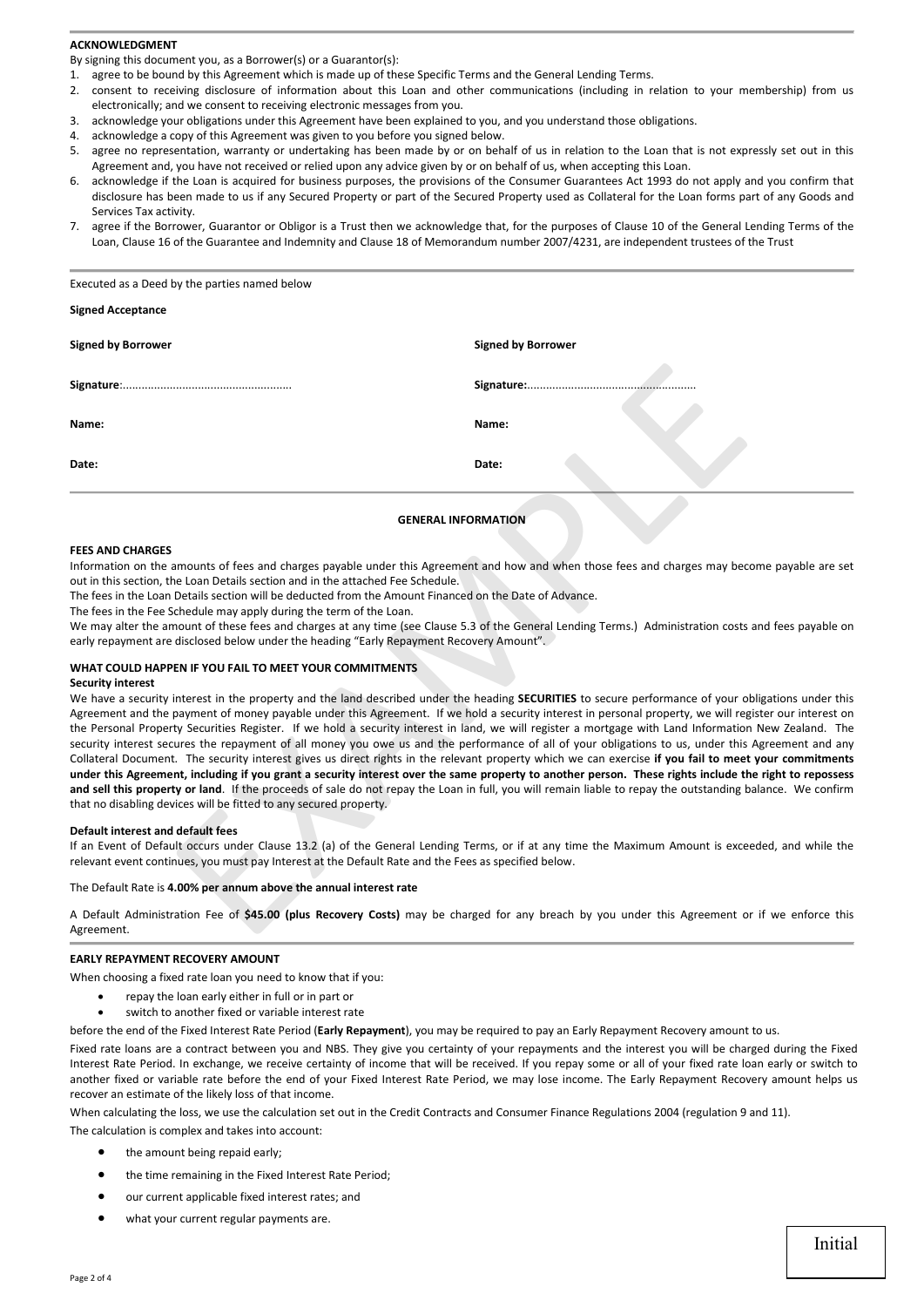We calculate the Early Repayment Recovery amount by comparing:

- the interest that would have been payable on the relevant part of your loan for the time remaining in your Fixed Interest Rate Period; and
- the interest that would be payable if we relend the amount you intend to repay early, on the day of your repayment at the applicable prevailing interest rate.

The result of the calculation depends on the specific features and term of your loan.

We recommend you contact your branch for an estimate of your Early Repayment Recovery amount before you look to repay or restructure your fixed rate loan.

You may also have to pay a \$50.00 administrative fee relating to the Early Repayment (**Early Repayment Administration Fee**).

#### **We may not always charge the Early Repayment Recovery Amount**

You can increase the amount of your regular payments, or you can make lump sum payments during your Fixed Interest Rate Period, without the Early Repayment Recovery amount being applied. However, you can only do this if your Early Repayment is not more than \$50,000.00 in each year of your Fixed Interest Rate Period. The year is calculated from the first day of your Fixed Interest Rate Period.

#### **STATEMENT OF RIGHT TO CANCEL**

The Credit Contracts and Consumer Finance Act 2003 gives you a right for a short time after the terms of this Agreement have been disclosed to you to cancel this Agreement.

#### **How to cancel**

If you want to cancel this Agreement you must give written notice to us that you intend to cancel this Agreement by:

- giving notice to us or one of our employees or agents; or
- posting the notice to us or one of our agents; or
- emailing the notice to our email address.

You must also return to us any advance and any other property received by you under this Agreement.

#### **Time limits for cancellation**

If the disclosure documents are handed to you directly you must give notice that you intend to cancel within 5 working days after you receive the documents.

If the disclosure documents are sent to you by electronic means (for example, email) you must give notice that you intend to cancel within 7 working days after the electronic communication is sent.

If the documents are mailed to you, you must give the notice within 9 working days after they were posted.

Saturdays, Sundays and national public holidays are not counted as working days.

# **What you may have to pay if you cancel**

If you cancel this Agreement we can charge you:

- (a) The amount of any reasonable expenses we had to pay in connection with this Agreement and its cancellation (including legal fees and fees for credit reports, etc); and
- (b) Interest for the period from the day you received the Loan until the day you repay the Loan.

This statement only contains a summary of your rights and obligations in connection with the right to cancel. If there is anything about your rights or obligations under the Credit Contracts and Consumer Finance Act 2003 that you do not understand, if there is a dispute about your rights, or if you think that we are being unreasonable in any way, you should seek legal advice immediately. this Agreement you must give written notice to us that you intend to cancel this Agreement by:<br>
sus or one of our employees or agents; or<br>
tie to us or one of our agents; or<br>
tie to us or one of our agents; or<br>
tie to our

#### **STATEMENT OF RIGHT TO MAKE HARDSHIP APPLICATION**

If you are unable reasonably to keep up your payments or other obligations because of illness, injury, loss of employment, the end of a relationship, or other unforeseen cause, you may be able to apply to us for a hardship variation.

To apply for a hardship variation, you need to:

- (a) make an application in writing; and
- (b) explain your reason(s) for the application; and
- (c) request one of the following:
	- an extension to the term of this Agreement (which will reduce the amount of each payment due under this Agreement); or
	- a postponement of the dates on which payments are due under this Agreement (specify the period for which you want this to apply); or
	- both of the above; and

(d) give the application to us.

Do this as soon as possible. If you leave it for too long, we may not have to consider your application.

Application must be made before you (the Borrower) have:

- been in default for two months or more:
- been in default for two weeks or more after receiving a repossession warning notice or Property Law Act notice, or
- failed to make four or more consecutive loan repayments on their due date.

# **CONTINUING DISCLOSURE**

We may be required to provide you with regular disclosure statements. The statements will give you information about your account. If we are required to provide you with regular statements, those statements will be provided six monthly or at least every 45 working days if your Loan is a Revolving Credit Loan (or at such other times required under the Credit Contracts and Consumer Finance Act 2003).

If you do not have Internet Banking service with us, we will forward your statements to your email address.

# **DISPUTE RESOLUTION**

If you have a complaint about this loan or our service, you should first contact the relevant NBS Local Branch Manager.

If you are still not satisfied with the outcome, you can contact [complaints@nbs.co.nz](mailto:complaints@nbs.co.nz) or the General Manager Banking Operations at Nelson Building Society - 111 Trafalgar Street, Nelson 7010, PO Box 62, Nelson 7040. Phone: +64 3 548 2164. Free Phone: 0800 101 700.

If we cannot resolve your complaint or you are not satisfied with the resolution we propose, you can contact the Banking Ombudsman Dispute Resolution Scheme (which is an approved scheme under the Financial Service Providers (Registration and Dispute Resolution) Act